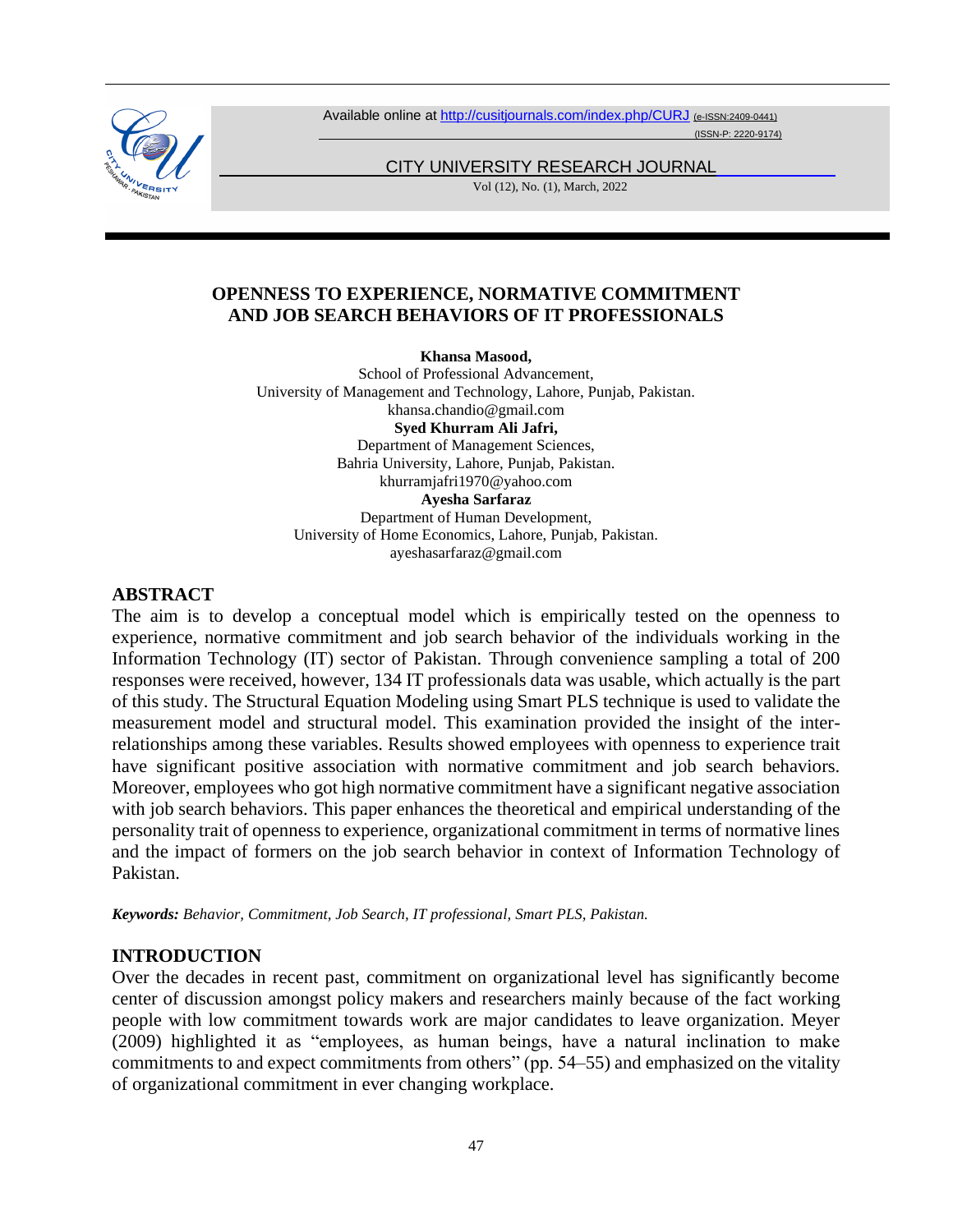One of the many reasons that commitment is so well versed and studied is that the outcomes of the work are been associated by the impact generated by the commitment. These work outcomes are categorized such as performance, absenteeism, inducement, motivation, turnover and behaviors related to withdrawal or intentions (Klein, Becker, & Meyer, 2009). In spite of the importance, the antecedents related to the area of organizational commitment were not fully assessed (Bergman et al., 2009). Many researchers over the years have recommended for investigate the relationship of personality traits with different organizational commitments (Meyer, Stanley &Parfyonova, 2012). Of all the three forms of organizational commitment, this study predicts that Openness to Experience will be more likely to be positively featured with Normative Commitment.

Individuals with great intent of openness towards experience would not be inclined theoretically for the development of continuance commitment. This is because of traditional nature on which this construct has been built (McCrea & John, 1992). Likewise, Openness to experience would not be linked to affective commitment. This is because the researchers have noted that this trait is a "double-edged sword" which influences individuals to believe more intensely, both about good and about bad (DeNeve & Cooper, 1998), putting its maneuvering control on affective reactions to make affective commitment dubious (Erdheim, Wang, & Zickar, 2006).

Raja et al., (2004) reported that openness to experience is quite vague and hence debatable, therefore further extensive research is needed on this distinct dimension as compared to all the other personality traits defined as big five. When this will achieved successfully, it will help to enhance the effect of this character of openness to experience towards organizational performance (Raja et al., 2004). The importance of this research is also can be seen as researchers over the time have emphasized the importance of organizational commitment especially normative commitment has been "neglected" and 'understudied' till date and could be of considerable benefit to organization (Meyer & Parfyonova, 2010).

Specialists from the area of human resource management and organization behavior have also explored the relationship between personality traits of human nature and organization commitment (Choi, Oh, & Colbert, 2014; Erdheim et al., 2006). Solinger et al. challenged the contention that organizational commitment should be rigorously deciphered and interpreted as an attitude towards job, thus must essentially be possessing affective, cognitive, as well as behavioral elements (Ajzen, 2001). In this study, the researcher believe that base of the normative commitment lies somehow in the internal attitude of an employees which forces them to stay in box because of the obligations from the organization.

This obligation is conceptualized by the researcher with an idea to empirically test the relationship with another behavioral personality trait which is openness to experience in order to fill the literature gap on behavioral aspects of commitment. The study is designed to achieve the objectives (i) the effect of personality traits on normative commitment and job search behaviors (ii) the effect of normative commitment on job search behaviors. Based on the raised concerns and such recommendations of researchers, this study is not hypothesizing the connection of openness to experience with other defined two variations of commitment, that are, affective and continuance commitment.

The purpose of this research is to address the integrated role of openness to experience towards job search behaviors and organizational normative commitment in employees of the IT sectors of Pakistan. Interestingly, so far the antecedents and originators of commitment in organizational perspective have received boosted attention on the environmental factors and situational factors rather than individual factors such as personality traits towards organizational commitment (Choi, Oh, & Colbert, 2014; Erdheim, Wang, & Zickar, 2006). Based on the above discussion, and to the best of researcher's knowledge, there does not seem to find any study till date which has identified and explored the relationship between these traits of one's personality, that are, openness to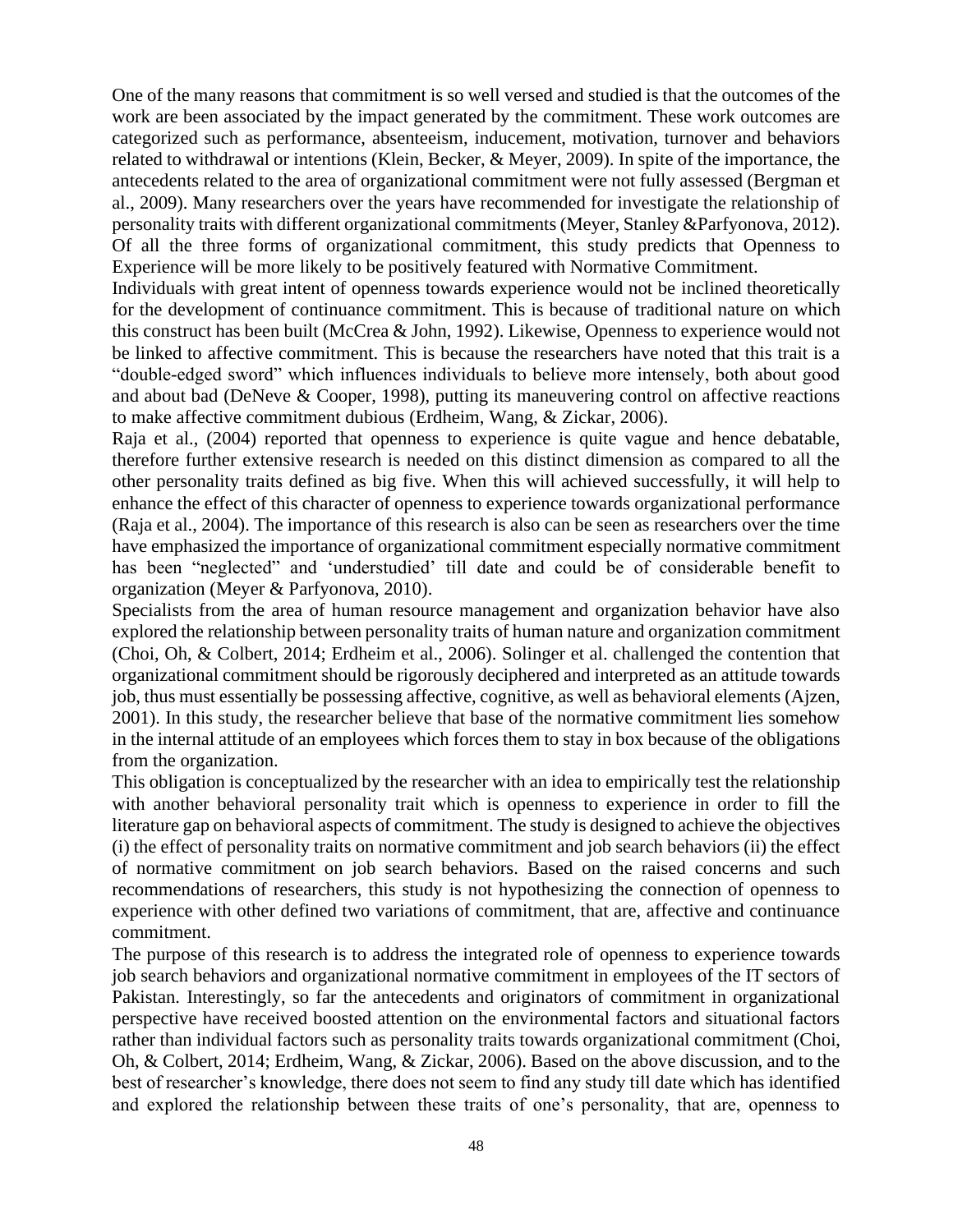experience, their normative commitment towards organization and behaviors of job search in employees of the IT sectors of Pakistan.

As individual behavior is easy to be affected by the group of people and organization where they worked, therefore cross-sectional study may be more popular method to determine the antecedents of organization commitment and in an overall relationship of this study. In today's global and condensed field of IT in Pakistan where mergers and acquisitions are hot happenings around, this study will help employers and employees to make their policies. This study will further enlighten the knowledge gap of the issues and by understanding the mechanisms along with provided suggestions it will enrich the knowledge management of employers and employees.

# **LITERATURE REVIEW AND HYPOTHESES DEVELOPMENT**

## **2.1. Organizational Commitment**

Even though several meanings of organizational commitment had been proposed, however what have seen to be traditionally different amongst the explanations given for organizational commitment are the frame, nature and class of the psychological status being defined. Each of those definitions was on the proportions of the view that commitment is considered to be a psychological state which illustrates the worker's relationship with his or her employer. These also provide its implications for that employee in preserving and strengthening the knots with the organization (see Meyer & Allen, 1997). In order to acknowledge these differences, Meyer and Allen (1991) developed a three-component model of organizational commitment.

1. Affective Commitment (Individual 'wants to' be the part of organization).

2. Continuance Commitment (Individual 'has to' be the part of organization).

3. Normative Commitment (Individual 'ought to' be the part of organization).

Affective commitment is defined as "employee's positive emotional attachment to organization". An employee who is affectively and enduringly committed would see himself aligned and identified with organizational goals and has a strong desire to remain affiliated with his current organization. Continuance commitment refers to that "an employee commits to the organization because he/she perceives high costs of losing organizational membership, including economic costs (such as pension accruals) and social costs (friendship ties with colleagues) that would be incurred". Normative commitment refers to that "an employee commits to and remains with an organization because of the feelings of obligation."

Organizational commitment has been thought of an important aspect to be acknowledged on the job behaviors of an employee (Raja et al., 2004). In the models presented by Scholl (1981) and Weiner (1982) argued that commitment upholds behavioral course while having a little or no expectation of formally declared organizational rewards for overall performance, and individual with highest score of commitment is much more likely to make contributions to the company they belong to. Although, all three components of commitment showed intention on employees to remain in the organization, however, normative commitment is amongst the most important predictors of job search behaviors (Barron & Chou, 2016).

## **2.2. Job Search Behavior**

The nature of work from last couple of decades have been changed with an increasing job demands, economy fluctuations, organizational restructuring and, shortage of skilled labors. In such changes, job search has become one of the fundamental and integral parts of an employee in today's working environment than ever before and become an increasingly important area of study (Côté, Saks, & Zikic, 2006) in organizational behavior literature. Swider et al., (2011) defined job search behavior as the "actions of an individual to generate job opportunities in their organization".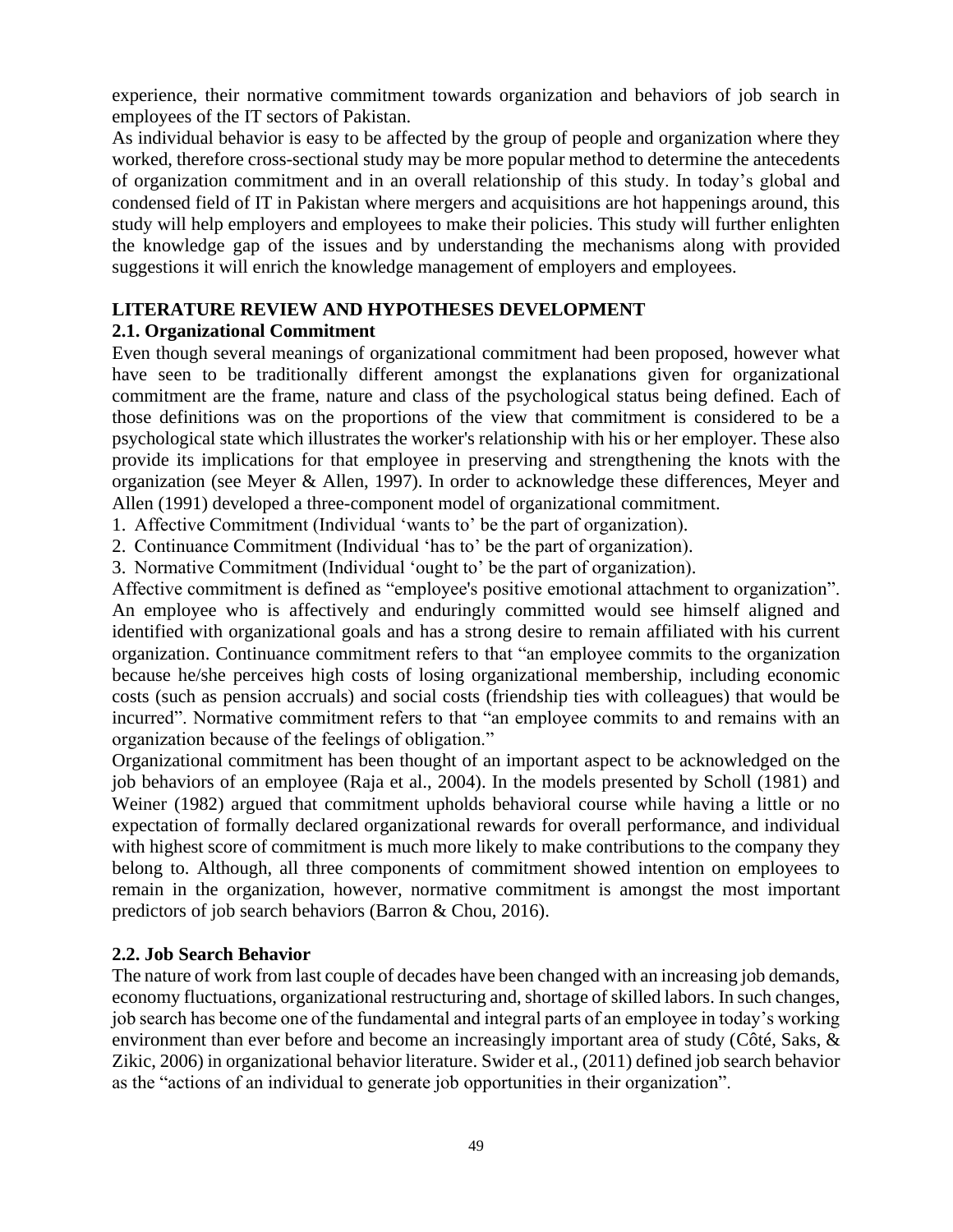Due to changing working environment, advancement in technology and globalization, employee retention is critically important and one of the important elements of retention is job search behavior. This construct shows the deep insight of the employee turnover process but at the earlier in the process than actual departure. It is an extremely important construct to understand because it is always not in lieu of turnover intention of an employee, but also due to many other reasons such as developing social network with others having the same domain of work, and negotiating contracts on the basis of job offers (Zimmerman et al., 2012).

Studies in the past have demonstrated the overall bivariate relationships but overlooked the prerequisite that personality motivates such behavior (Zimmerman, 2008). Human Resource Practices have a significant impact on the employees' behaviors. Favorable HR policies such as training and development, advancement opportunities, recreational trips, awards and, other monitory benefits helped to keep employee motivated and commitment towards organization. Lacking in such organizational policies creates strain and intention to leave the organization in employee (Schnake et al., 2007).

### **2.3. Openness to Experience, Normative Commitment and Job Search Behaviors**

Openness to Experience refers to "a tendency to be aesthetic, imaginative, cultured, curious, original, broad minded and intelligent along with status striving or a motivation to get ahead" (Hogan & Holland, 2003; Barrick & Mount, 1991). Extremely open people are creative, artistically sensitive and curious about variety, whereas individuals with approach at the other end of the openness spectrum are conformist, conventional and find comfort in the acquaint (Choi 2011). The individuals who possess openness to experience quickly get boredom with the monotonous job demands as they always look for different opportunities and experiments where they gain new experiences. These individuals are more attracted towards new job demands and diversified roles where they can actively participate and engage their selves (Dragoni, Oh, Vankatwyk, &Tesluk, 2011, p. 836).

Inside the Five-Factor classification of personality traits, broadest domain is found as to be openness to experience. It can have a status of individuality and positioning of subjectivity, insight on which an employee builds own notion of reality, based on own perception and interaction with his own environment. It depends on individual's potential to process data, to save information and accept it. This process is intimately related to the personality dimension known as openness to experience. Moreover, Fuller and Marler (2009) depicted in their meta-analysis done recently that two of the personality traits, extraversion and openness to experience, are extremely positively related to preemptive personalities. Such proactive individuals keenly look for novel options and innovative opportunities. They look for more stimulating, exciting and challenging work experiences. Therefore, they tend to concentrate on the remunerations of getting a new job with a new employer rather than on the expenses associated with parting their job in the current organization (Dragoni et al., 2011).

Erdheim et al. (2006) found that affective and continuous commitment have a positive impact on persons conscientiousness. He further found three commitment approaches are corelated with extraversion, continuous mindset is negatively associated with emotional stability, normative belief is positively correlated with agreeableness. Moreover, a negative association was found among continuous commitment and openness.

Normative is characterized as the attribute of obligation and commitment that is to stay in the respective organization and support a change initiative as a responsibility (Meyer & Parfyonova, 2010). Openness to experience employee is opportunistic with scientific and creative abilities. Such employees have need for variety along with unconventional values. Their behavioral tendencies and psychological traits that include but not limited to cultured, curious, foresighted,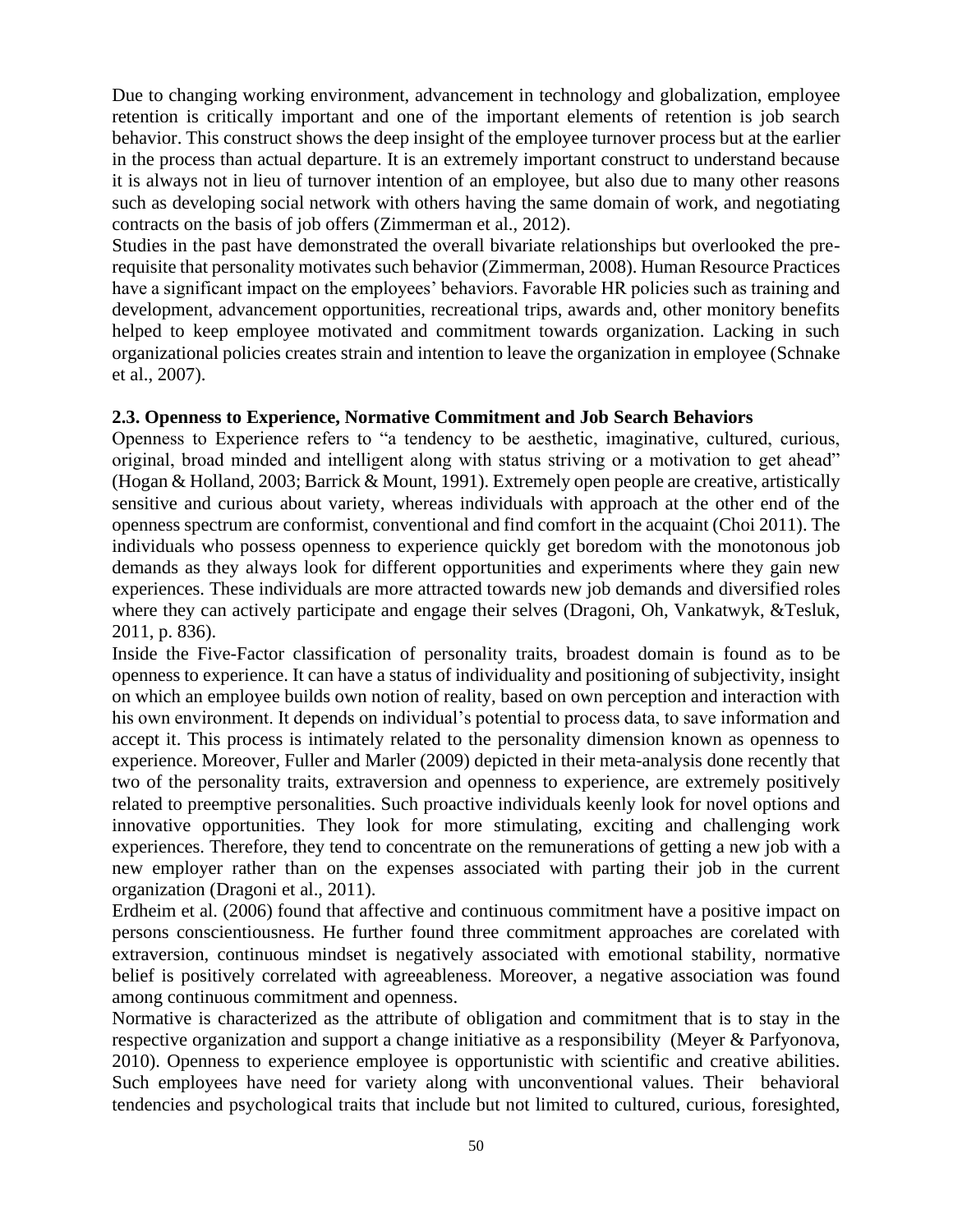original, imaginative, divergent thinking, broadminded, low religiosity and political liberalism etc. are correlated with organizational normative commitment (Kumar, Kuldeep & Bakhshi, 2010). This suggests that employees with openness to experience mindset does not cherish things that most of times need to be valued such as organizational perks, incentives, compensations and rewards (Erdheim et al., 2006) and, therefore they are in a nutshell of low obligations and attachment with the existing organization which reduces the level of normative commitment. Kumar & Bakhshi (2010) study on 187 physicians working in medical school found that openness towards experience is negatively linked with normative commitment. From the above arguments, researcher in this study concludes that employees having personality trait of openness to experience are low in normative commitment. The study conducted by (Choi, 2011) drawn the conclusion on Meyers organizational commitment studies that large volume of commitment literature widely accepted that organizational normative commitment besides others are negatively related to workplace outcomes such as turnover intentions and employees renewal rate.

Studies found the impact of cultural values, customs and practices, as a function for the correlation between Normative and turnover intention (Meyer & Parfyonova 2010). The findings of Meyer & Parfyonova (2010) suggests that NC carry on in influencing the behavior of employees after and even before the employment, and it goes beyond to other commitment factors to predict and analyze the employee's behaviors.



**Figure 1:** The Theoretical Framework

Based on thorough literature review the study hypotheses are:

- **H**<sub>1</sub>: Personality Trait Openness to Experience is negatively related to Organizational Normative Commitment.
- **H<sub>2</sub>**: Personality Trait Openness to Experience is positively related to Organizational Outcome-Job Search Behavior.
- **H<sub>3</sub>**: Organizational Normative Commitment is negatively related to Job Search Behavior

## **METHODOLOGY**

## **3.1. Sample and Data Collection**

As this research study concerns over the organizational commitment in Information Technology sectors of Pakistan, the sample consists of employees working in these sectors. To decide on the sample size of the respondents for this study, the researcher first used the Gpower software (Faul, Erdfelder, Buchner, & Lang, 2009), to calculate the minimum sample size required. Since the model had a one predictive variable (for the outcome variable Job Search Behavior), the researcher has selected effect size as medium (0.15) and power needed as 0.80. The minimum sample size required was 55. Hence, the researcher has decided to collect online data which was atleast equal to or greater than the required number. The total sample was collected from 134 respondents which actually is the part of this study. By using a convenience sampling, the online survey form was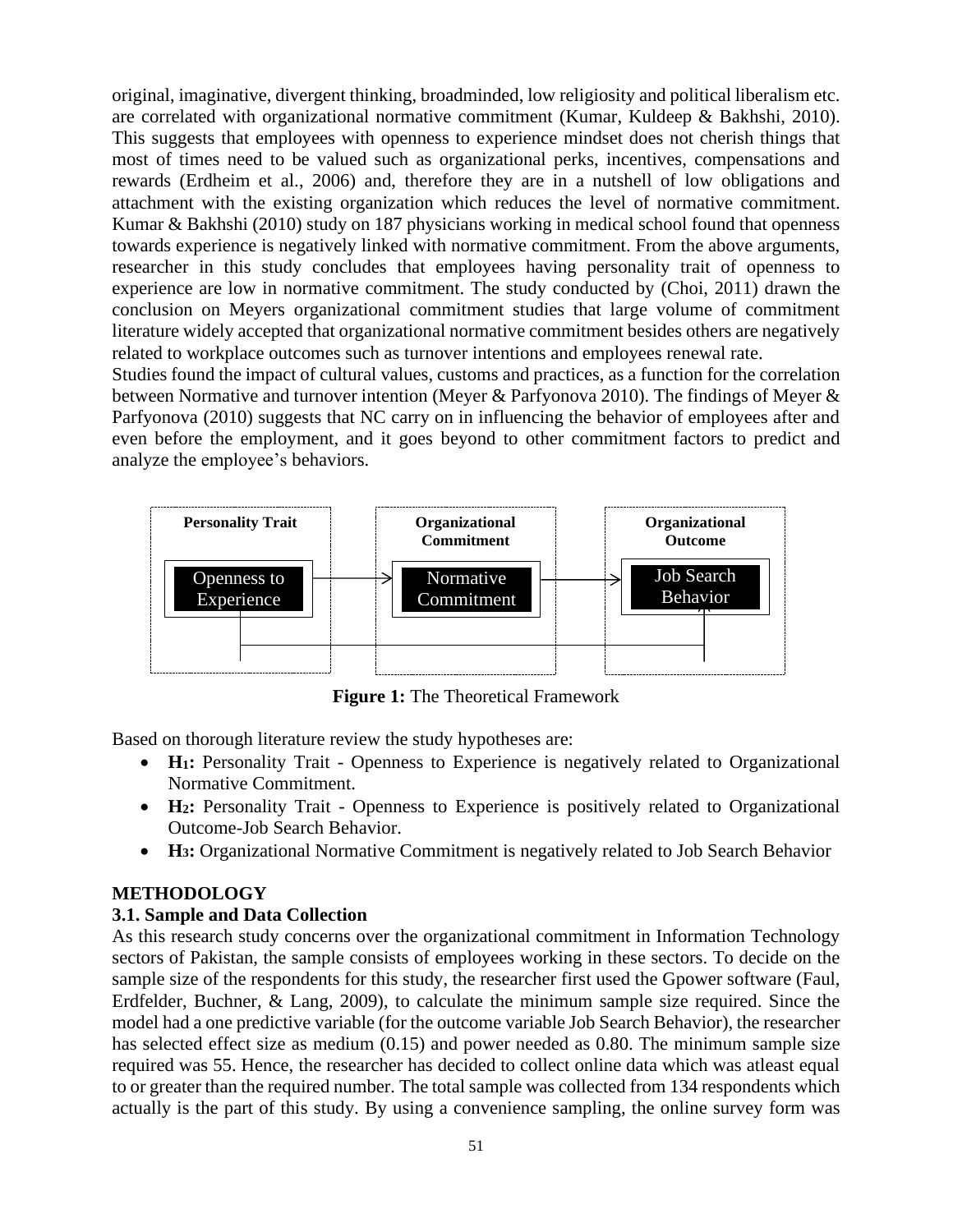send to the employees of IT sector. Convenience sampling was used as employees were working in rotational shifts and in different cities of Pakistan.

### **3.2. Measures**

A structured closed end questionnaire was developed with Likert five point scales for data collection. Level of agreement or disagreement can be conviently provided and hence measured on 5-point Likert scale. Likert scale provides the opportunity to measure the respondents' ideas and convert them to the format required for statistical analysis. *Openness to Experience* was measured by 10 items taken from BIG five inventory (John,& Srivastava, 1999). *Normative Commitment* was measured by 8 items taken from (Allen & Meyer, 1990) and, finally *Job Search Behavior* was measured by 12 items taken from (Blau, 1994).

### **3.3. Data Analysis**

To test this model which has been developed, we used the Partial Least Squares (PLS version 3.2.4) approach in Structural Equation Modeling (SEM). PLS is second-generation multivariate technique which can simultaneously evaluate the measurement model (the relationships between constructs and their corresponding indicators) and the structural model with the aim of minimizing the error variance (Hair, Hult, Ringle& Sarstedt, 2014).

### **RESULTS AND DISCUSSION**

### *4.1. Assessment of the Measurement Model*

Two techniques, measurement and structural model using SmartPLS 3.2.4 was used to test the hypotheses of this study (Hair, Hult, Ringle, & Sarstedt, 2014). For testing the measurement model the study applied convergent validity and discriminant validity tests.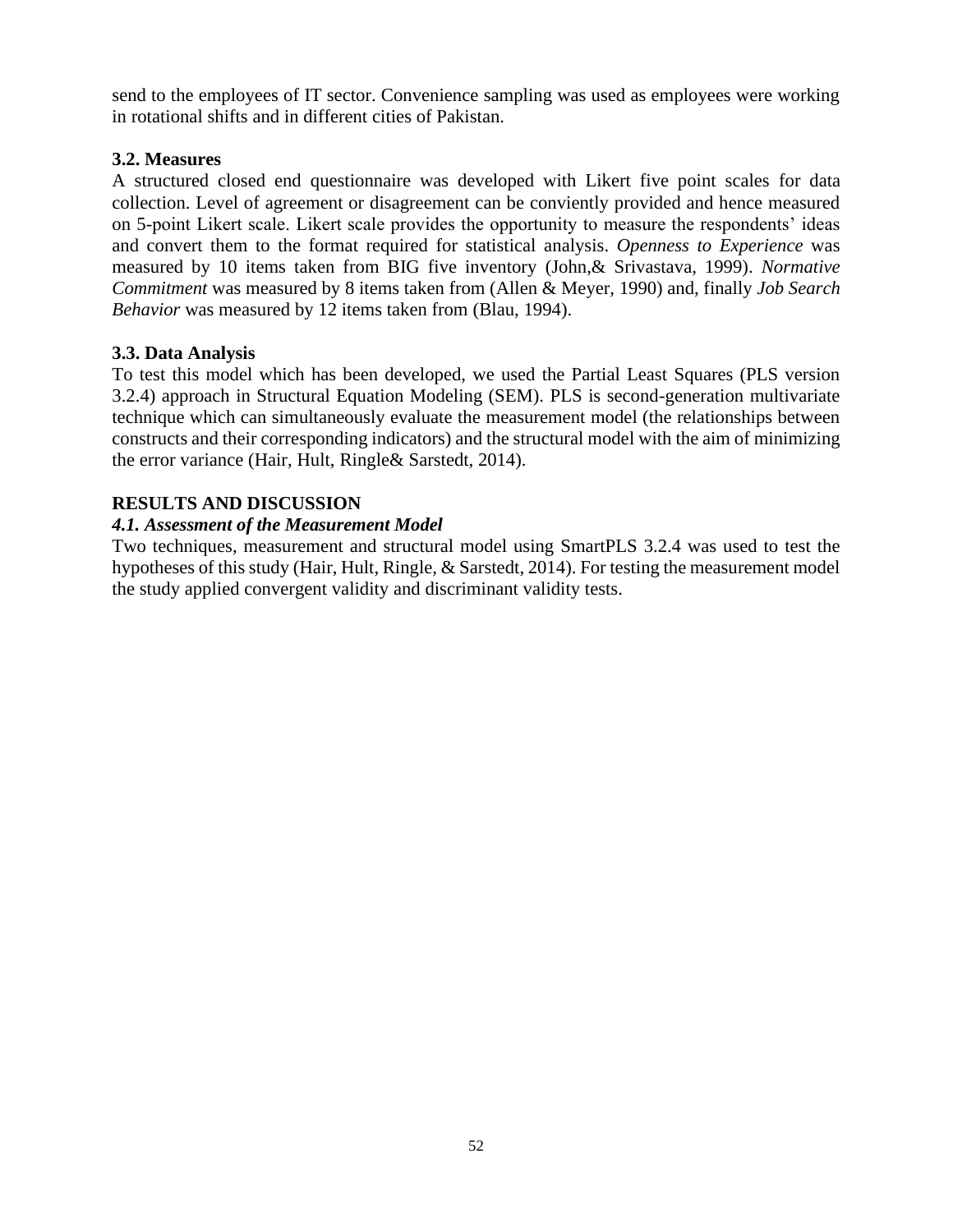| <b>Items</b>                            | <b>Factor</b><br><b>Loadings</b> | <b>Cronbach's</b><br><b>Alpha</b> | Composite<br><b>Reliability</b><br>(CR) | <b>Average Variance</b><br><b>Extracted (AVE)</b> |
|-----------------------------------------|----------------------------------|-----------------------------------|-----------------------------------------|---------------------------------------------------|
| <b>Job Search Behavior</b>              |                                  | 0.93                              | 0.94                                    | 0.58                                              |
| JSB1                                    | 0.55                             |                                   |                                         |                                                   |
| JSB <sub>2</sub>                        | 0.54                             |                                   |                                         |                                                   |
| JSB3                                    | 0.87                             |                                   |                                         |                                                   |
| JSB4                                    | 0.92                             |                                   |                                         |                                                   |
| JSB5                                    | 0.86                             |                                   |                                         |                                                   |
| JSB6                                    | 0.76                             |                                   |                                         |                                                   |
| JSB7                                    | 0.87                             |                                   |                                         |                                                   |
| JSB8                                    | 0.83                             |                                   |                                         |                                                   |
| JSB9                                    | 0.79                             |                                   |                                         |                                                   |
| <b>JSB10</b>                            | 0.60                             |                                   |                                         |                                                   |
| JSB11                                   | 0.65                             |                                   |                                         |                                                   |
| <b>JSB12</b>                            | 0.75                             |                                   |                                         |                                                   |
| <b>Normative</b>                        |                                  | 0.79                              | 0.86                                    | 0.60                                              |
| <b>Commitment</b>                       |                                  |                                   |                                         |                                                   |
| NC <sub>4</sub>                         | 0.75                             |                                   |                                         |                                                   |
| NC <sub>5</sub>                         | 0.73                             |                                   |                                         |                                                   |
| NC <sub>6</sub>                         | 0.85                             |                                   |                                         |                                                   |
| NC7                                     | 0.76                             |                                   |                                         |                                                   |
| <b>Openness to</b><br><b>Experience</b> |                                  | 0.86                              | 0.89                                    | 0.51                                              |
| OE1                                     | 0.76                             |                                   |                                         |                                                   |
| OE4                                     | 0.79                             |                                   |                                         |                                                   |
| OE5                                     | 0.77                             |                                   |                                         |                                                   |
| OE <sub>6</sub>                         | 0.82                             |                                   |                                         |                                                   |
| OE7                                     | 0.51                             |                                   |                                         |                                                   |
| OE8                                     | 0.71                             |                                   |                                         |                                                   |
| OE9                                     | 0.69                             |                                   |                                         |                                                   |
| <b>OE10</b>                             | 0.59                             |                                   |                                         |                                                   |

**Table 1:** Measurement Model Construct Validity

 *Note: Items deleted due to low factor loading are NC1, NC2, NC3, NC8, OE2, OE3* Convergent validity is "the degree of multiple items to which extent it measures a construct". Factor loadings, composite reliability (CR) and average variance extracted (AVE) are representing to measure the convergent validity (Hair et al., 2014). The benchmark for factor loadings is  $(>0.7)$ for individual item representing a construct, composite reliability  $(>0.7)$  and AVE should be  $(0.5)$ . If all the above benchmarks are above the cutoff values, then the measures have sufficient convergent validity (Hair et al., 2014). The measurement model is well suited for the construct as the values in Table 1 indicates that all values are above recommended cutoff.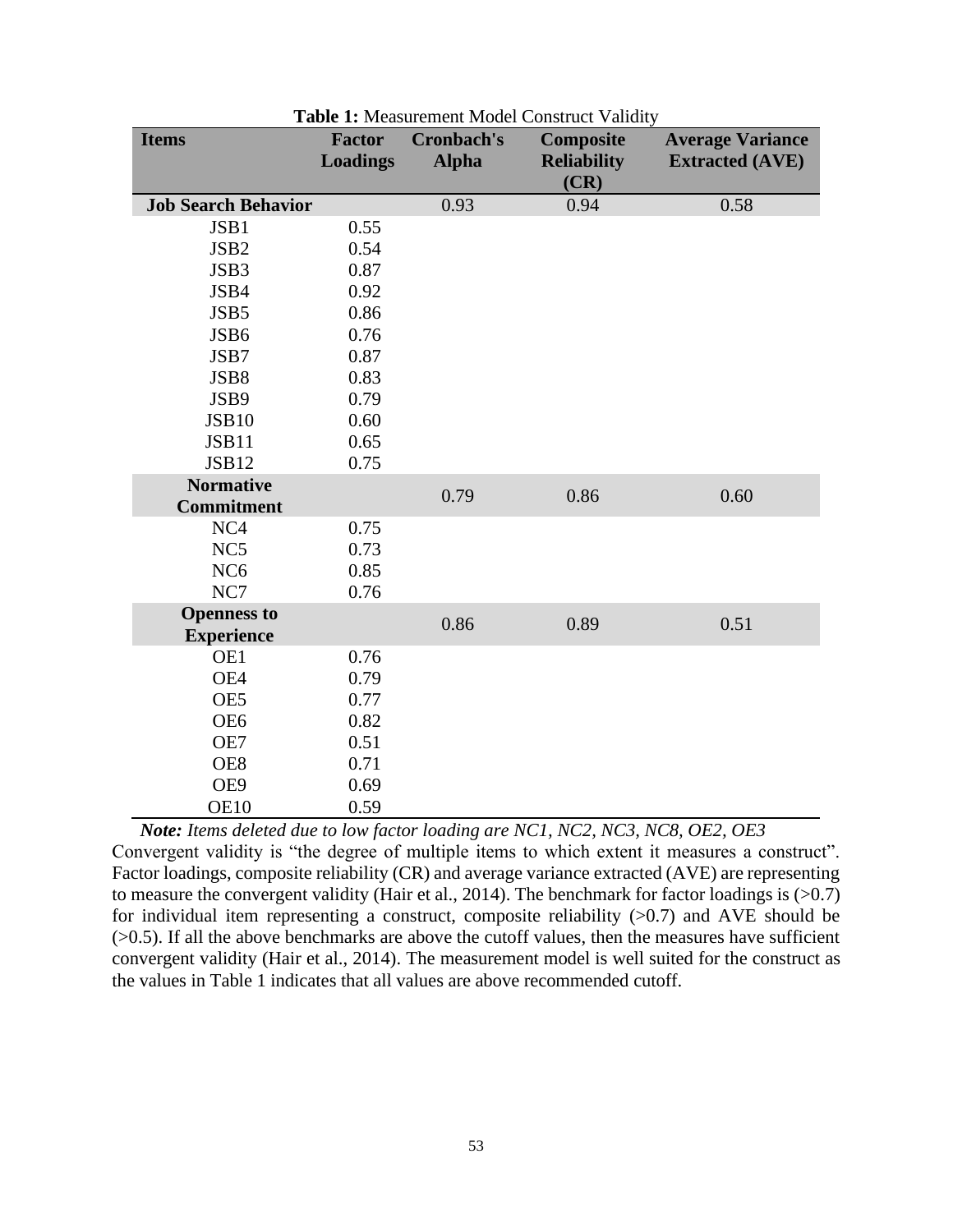

**Fig 2:** Conceptual Model with Loadings, Beta and R-Square values.

Measurement model is further assessed through discriminant validity which is "the degree to which extent a construct is truly distinct from other constructs, in terms of how much it correlates with other constructs, as well as how much indicators represent only a single construct" (Hair et al., 2014). The results in Table 2 which is Fornell-Larcker criterion shows the values in diagonal are greater than other table values and Table 3 shows the HTMT criterion. Thus fulfilling the criteria of discriminant validity (Hair et al., 2014).

|                            | <b>Table 2: Fornell-Larcker Criterion</b> |                                       |                                         |  |
|----------------------------|-------------------------------------------|---------------------------------------|-----------------------------------------|--|
|                            | <b>Job Search</b><br><b>Behavior</b>      | <b>Normative</b><br><b>Commitment</b> | <b>Openness to</b><br><b>Experience</b> |  |
| <b>Job Search Behavior</b> | 0.77                                      |                                       |                                         |  |
| Normative Commitment       | $-0.01$                                   | 0.76                                  |                                         |  |
| Openness to Experience     | 0.27                                      | 0.39                                  | 0.73                                    |  |

 *Note: The square roots of AVE are shown diagonally in bold*

| <b>Table 3:</b> Discriminant Validity ( $HTMT_{0.90}$ Criterion) |                                      |                                       |                                         |  |
|------------------------------------------------------------------|--------------------------------------|---------------------------------------|-----------------------------------------|--|
|                                                                  | <b>Job Search</b><br><b>Behavior</b> | <b>Normative</b><br><b>Commitment</b> | <b>Openness to</b><br><b>Experience</b> |  |
| <b>Job Search Behavior</b>                                       |                                      |                                       |                                         |  |
| Normative Commitment                                             | 0.14                                 |                                       |                                         |  |
| <b>Openness to Experience</b>                                    | 0.28                                 | 0.42                                  |                                         |  |

*Note: (HTMT0.90 Criterion)*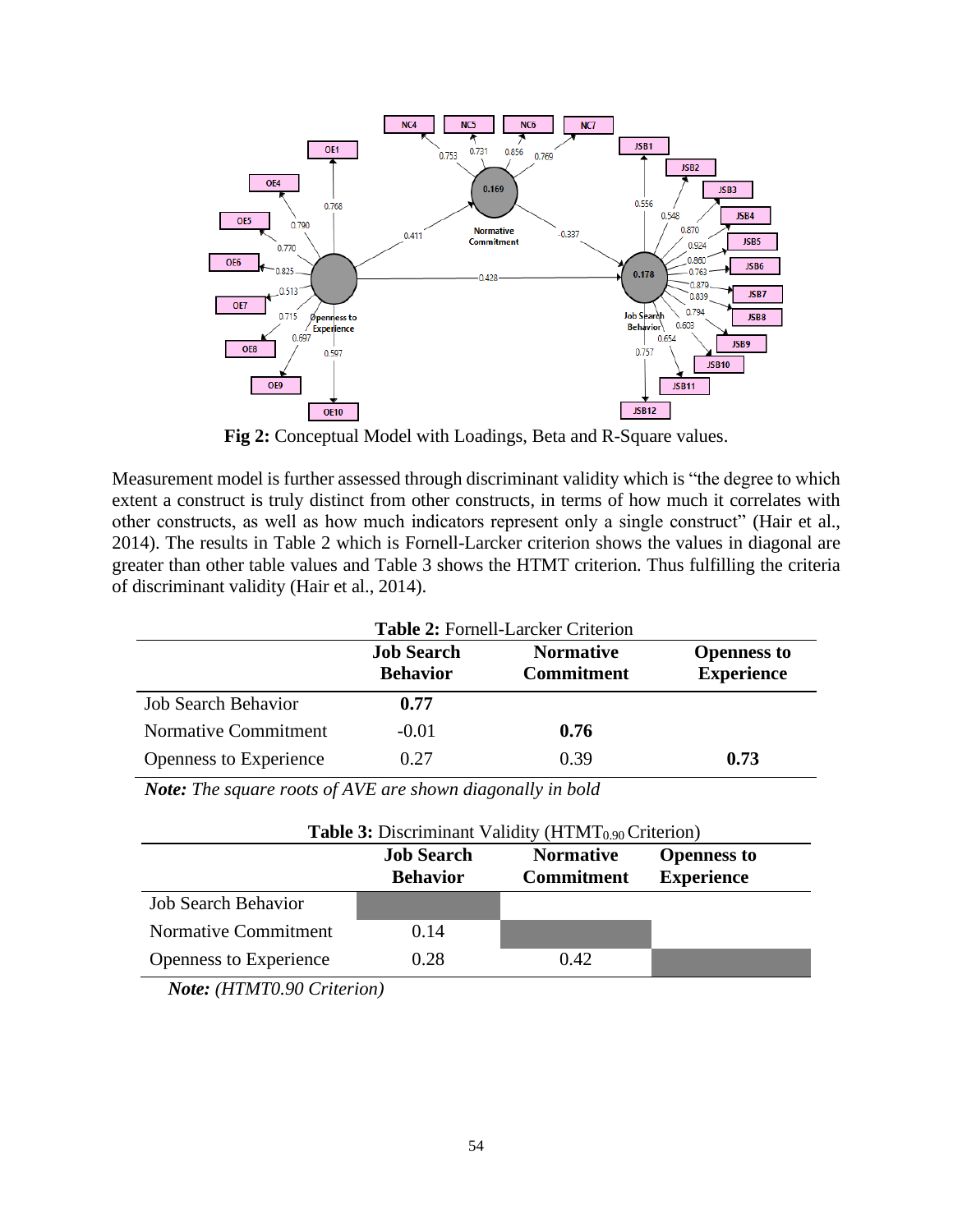#### *4.2. Assessment of the Structural Model*

The second step in SEM is to do the assessment of structural model by testing the hypotheses of the study. The results in Table 4 which is structural model showed, Openness to Experience has a substantial positive relationship with the organization normative commitment ( $\beta$ = 0.411, t-value= 2.795, p=0.005) which shows that  $H_1$  is not supported.

| <b>Table 4: Structural Model</b>                     |             |            |              |               |                           |                         |                |
|------------------------------------------------------|-------------|------------|--------------|---------------|---------------------------|-------------------------|----------------|
| <b>Hypotheses</b>                                    | Std         | <b>Std</b> | Т            | P             | Label                     | <b>Decision</b>         | $\mathbf{R}^2$ |
|                                                      | <b>Beta</b> | Error      | <b>Value</b> | <b>Values</b> |                           |                         |                |
| Openness to Experience -<br>$>$ Normative Commitment | 0.41        | 0.14       | 2.79         | 0.005         | Positively<br>Significant | <b>Not</b><br>Supported | 0.16           |
| Openness to Experience -<br>$>$ Job Search Behavior  | 0.42        | 0.17       | 2.48         | 0.013         | Positively<br>Significant | Supported               |                |
| Normative Commitment -<br>$>$ Job Search Behavior    | $-0.33$     | 0.16       | 2.01         | 0.044         | Negatively<br>Significant | Supported               | 0.17           |

*Note: 95% (0.05) Significance Level*



**Figure 3: The Structural Model**

This shows that employees in the IT sector of Pakistan are more influenced by their own decisions. The behavioral tendencies typically associated with such people and shows their commitment towards their organization is always there as long as they are with the current organization. This shows that if for any reason, the employees have to change or switch their working organization; they must be committed with their current working organization.

Added further, because of their courteous nature, flexibility and tolerant behavioral characteristics such people normally ignore the circumstances that could possibly hurt them which can be a buffering solution towards normative commitment (obligation to stay) (Barrick & Mount, 1991). Moreover, as the descriptive results of the study showed that majority of the respondents are those who have got certifications besides their degrees so, this could also be one of the reasons of the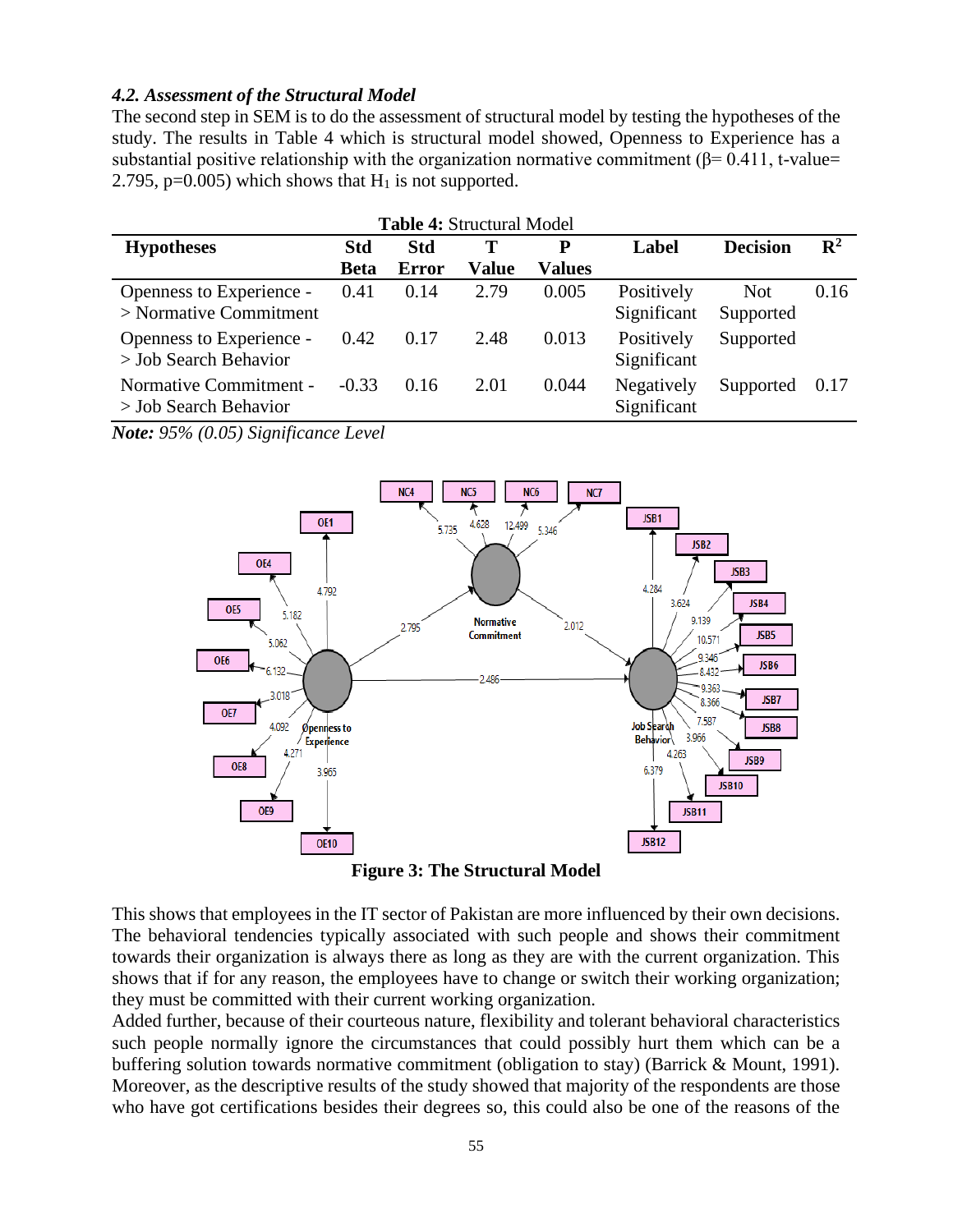positive relationship between the two constructs. These certifications may have a very positive role in strengthening their position in current environment.

This becomes the permanent tag with the employees' credentials that will go-ahead with them wherever they work. The cost of getting certifications, if compensated by the organization, also cannot be ignored. Studies showed that normative commitment develops when the organization invests too much on their workers for their nourishment and developing skills (Meyer & Allen, 1991). Here, individuals may be felt indebted towards organization and wants to reciprocate organization's initiatives. Professional ethics and values can also be seen through these responses. The other argument this study put forward is that one of the characteristics of openness to experience people is their tendency to pursue job alternatives both inside and outside the organization. This also shows that these employees want to move ahead in their learning curve, irrespective of the opportunities coming from inside the organization or outside of that. They want to get skilled by any means to cope up with today's world of technology and advancements in Information Technology industry. Therefore, this positive relationship is also due to employee's on job trainings and job rotations which personally helped them to get attracted with different job demands (Choi et al., 2014).

On the other hand, researcher found a significant positive association of openness to experience with job search behaviors ( $\beta$ = 0.428, t-value= 2.486, p=0.013), which shows that H<sub>2</sub> is supported. This shows that though employees are restricted with the policies of the organizations and they are under the obligation to stay committed in their organizations but still employees with openness to experience traits are looking for different job opportunities. This is somewhat how a natural behavior of the employees who have the openness to experience engraved in their personalities. Passion of moving up onto the ladder can be one of the reasons. They want to get advanced by looking for new opportunities available all around them. They may also want to experience new avenues in their lives. During analysis we found that the people with age group under 40 are more open to new experiences. All these experienced professionals are more adept in searching for new opportunities. Networking, referrals, job fairs, job boards, head hunters, recruitment agencies and the digital boards of websites and chain letters tempted employees for locating a new job. Study also shows that openness to experience with respect to job search behavior gives a positive momentum to such employees who don't want to be stagnant in the fast-moving Information Technology industry in Pakistan.

Finally, the last hypotheses  $H_3$  is also supported in which the researcher has found that organization normative commitment has a considerably negative relationship with the job search behaviors ( $\beta$ = -0.337, t-value= 2.012, p=0.044) of the IT employees of Pakistan. The responses are considerably acceptable because of the uncertainty in the IT industry of Pakistan. The industry becomes so saturated with the skilled and experienced resources that they are not being offered open doors of new avenues to pass through. Alongside with on-going Mergers and Acquisitions in the IT industry of Pakistan, there are certain setbacks of these too. These have a crucial impact of employees' behaviors and attitudes. Cost cutting are the fears that every employee has who are working in the Information Technology industry of Pakistan.

They are uncertain of market demands, their skills and how market would bear them and their skills. Employees are putting more emphasis on the psychological and emotional aspects that job change would come up with. Employees perceive almost same reasons in the aspired organization what they are facing in the current organization to leave. Economic and Political conditions of the country also discourage the job holders to look for the other options. This further makes logic, as employees are under so much organizational obligations because of the unemployment in the country that they stick their selves with the current organization with a belief that in this uncertain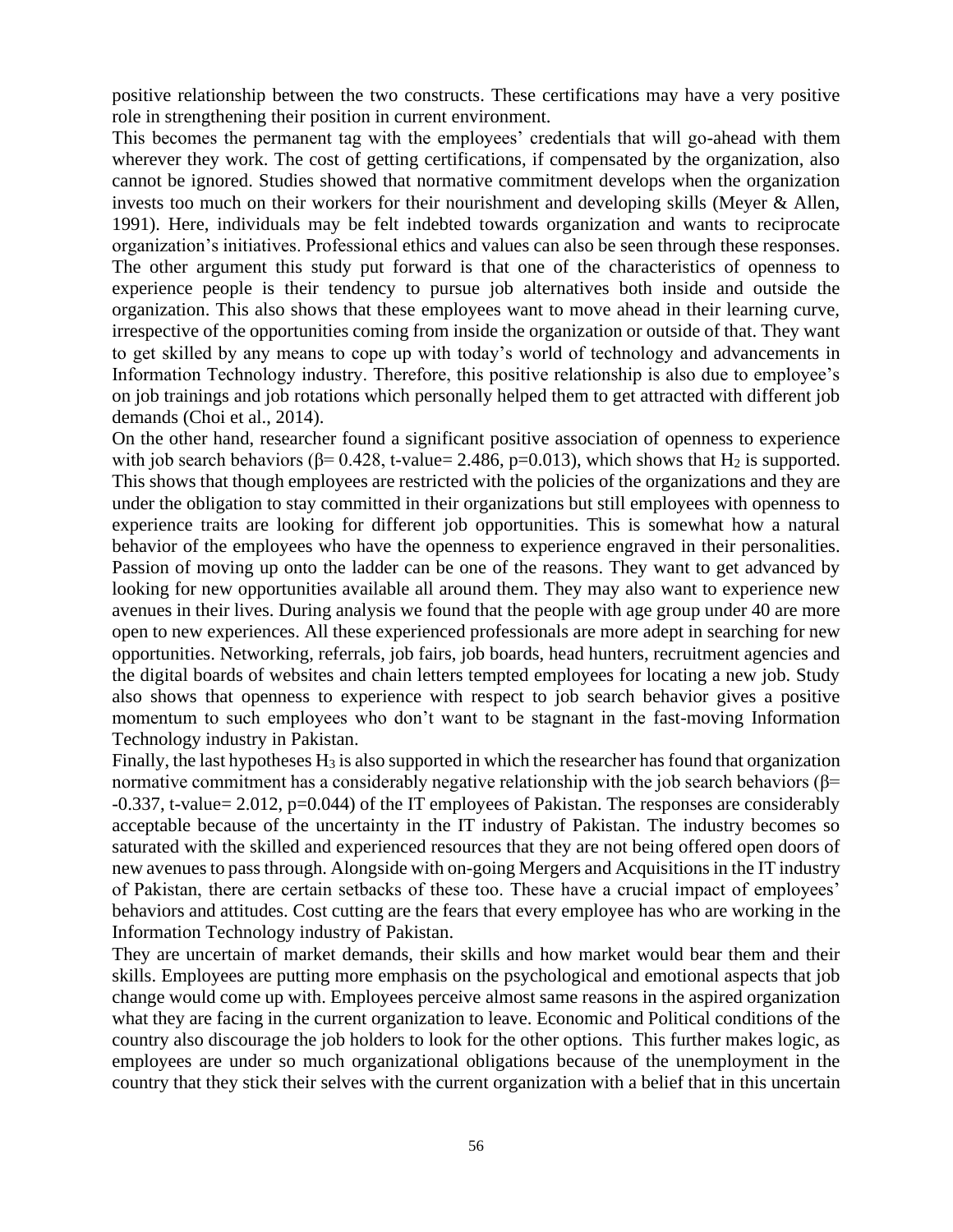social, political and environmental situation of the country it is better to fix their feet the existing organization.

The researcher further maintains his arguement that normative commitment is a key motivational force for the employees and the employers but has been overlooked, kept unexploited and underutilized. However, to get its most potent, beneficial and persuasive effects, normative commitment should be considered as a gist of moral character of individual rather than as a beholden obligation. So what an employer should do to inculcate this sense of moral and ethical duty? As we get to know earlier, when organizations provide a compassionate and encouraging conditions and promote those worthiness and values that employees can associate their interests to, then they are more inclined to nurture a bond that is developed on mutual unsigned agreement of care and concern (that is, where organization is fulfilling the employer's needs for its own stature and sake). A strong sense of principled responsibility can also be attained by promoting an organizational objectives and ideology and emphasizing on the commitment to valueable and achievable goals. Collective identity of organization's work force is allured by the socially valued goals and increase the moral drives, which eventually generates the origin for the development and progress of a strong recognition with the organization and a moral obligation to support the organization in its efforts.

Transformational and charismatic authentic leaders can do a great deal to assist and more of the times to expedite this process (Meyer & Parfyonova, 2010) so as authentic leadership (Malik and Mahmood, 2022), leaders motivational language (Rafique, Arshad, & Sabir, 2021) so as having empowering leadership in the telecommunication sector (Ahmad, Qadir and Arshad, 2021). The study results have supported the notion that personality trait as antecedent of organizational commitment has significantly plays an important role (Erdheim et al., 2006) in predicting employees job search behaviors, which supported our positive relationship of study variables openness to experience with job search behavior. As divergent thinking and behaviors are associated with openness to experience (McCrea & John, 1992) therefore the researcher of the study argument on that the employees having openness to experience may not value on such things that needs to be valued.

#### **CONCLUSION**

The current study will further provide visionary employers and farsighted policy makers with insights to the role of individual diversity in the advancement of organizational commitment and also will entice to draw positive attitudinal and behavioral reactions by using employee's personality traits. The present study will help them to better comprehend to how to keep hold on competitive advantage by retaining their valuable employees. Professional and skilled employees are considered as the asset of the company that is irreplaceable. This study will let organizations realize that they often lose sight of their employees and the critical roles they play in their organization. More focus is on the customers and employer often forgets that customers can only be happy if they retain resources that are the reason to do their business with the customer.

Assets are something organizations invest in. This research will help the organizations to invest into employees, considering them their asset that will have a return. Process improvements should be initiated to bring positive. This will further help them in decreasing the job search behaviors, intention to leave and turnover ratios in the IT sectors of Pakistan. Even though employers in these sectors cannot directly influence the personality traits of their employees, but by creating a better working environment i.e. person-job fit, reduce the stressful activities, creating the health and wellbeing balances, provide the social support from colleagues and supervisors, defining clear job roles, supporting the work-life balance and finally by maintaining the job demands and job resources will definitely enhance the satisfaction level and organizational loyalty of the existing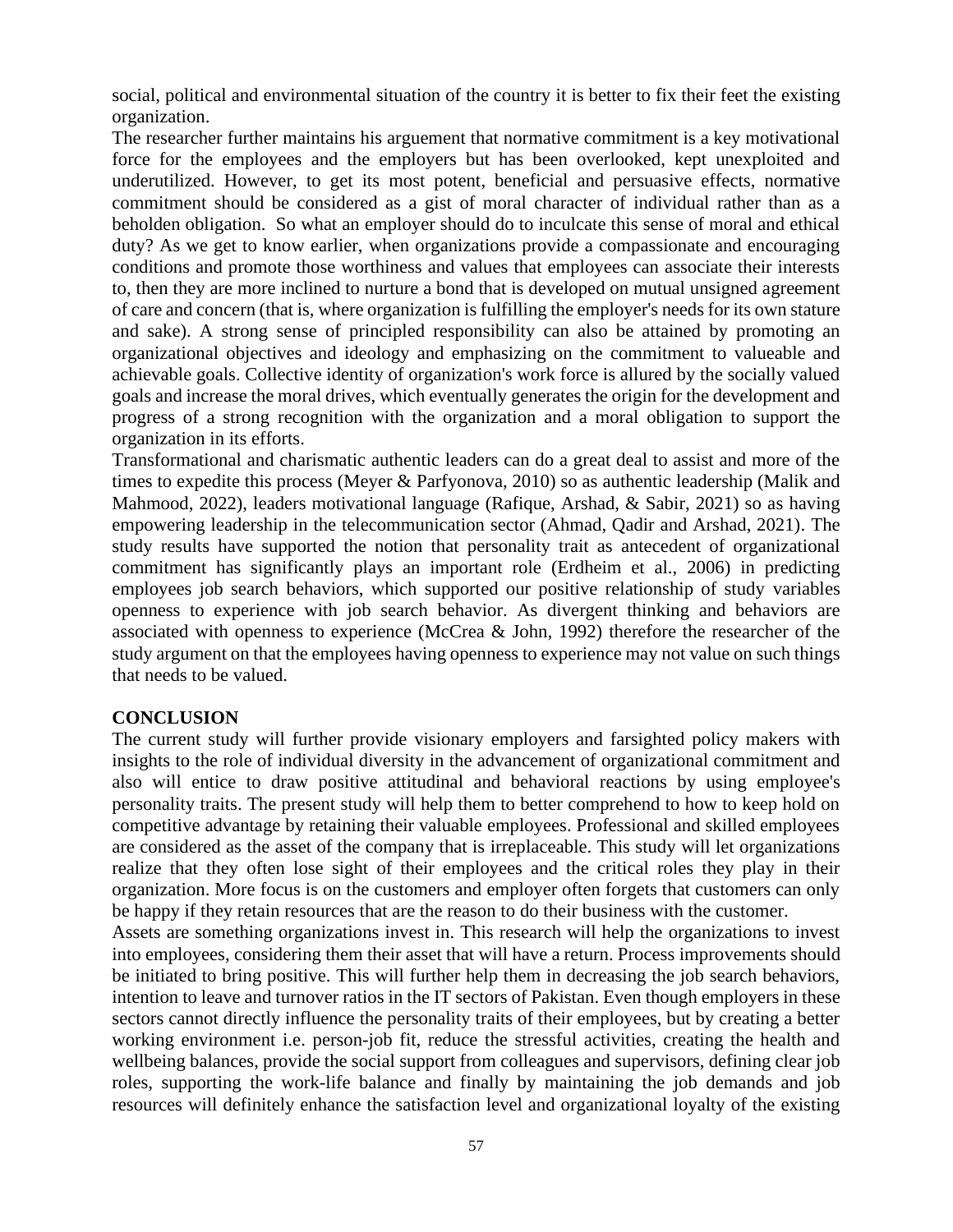employees. Furthermore, the goal of this study is to improve organizations' competence as well as ability to increase the degree of acceptance and cooperation exhibited for particular change initiatives by studying the employee's behavioral activities.

The main lesson here for practitioners is that employees' openness to experience trait towards organizational commitment and job search behavior can be shaped by putting timely and appropriate efforts at the organizational level. The result of this study can further be used by the organizations to design such strategies which can help them to retain their existing employees and stop job search behaviors. Encouraging the employees, giving feedback and constructive criticism helps to foster the employee bond with the organization. Competitive benefits will help them to create the competitive edge on the competitors in the IT industry of Pakistan. Increasing employee engagement will suppress the openness to experience trait outside the organization that in turn reduces the job search behavior amongst them.

Therefore, HR practitioners need to learn, analyze the past failures fully and align practices and policies properly before initiating employee retention activities. They should not be sitting back and hoping that employees will keep up with them, just by exploiting the current market and industry IT situation. This study will also help by coming up with the fact that when employer invested financially and emotionally on the employees, their people return them and want to contribute in the wellbeing of the organization. They relate themselves with the organization as a pride. Winning in the workplace is the prerequisite of winning in the marketplace.

Also, they can foster the sense of ownership by enticing the perceptions of support, contribution, and trust among employees by encouraging open communication, offering training, elimination of drifters, prevailing of equality, implementing task forces and continuous improvement approach. Also, practitioners' efforts to provide a free flow of information and participative environment and share accurate information in a timely manner can have favorable effects on employees' behaviors towards organizational commitment. One of the basic challenge and limitation was collection of data in times of pandemic, future studies should expand the scope and increase the sample size to different industries for generalizability of results to other sectors.

#### **REFERENCES**

- Ajzen, I., (2001). Nature and Operations of Attitude. *Annual review of psychology, 52*(1), pp.27– 58.
- Ahmad, W., Qadir, A., & Arshad, M. (2021). Investigating Job Performance through Empowering Leadership: A Mediating role of Goal Clarity and Self-Efficacy in the Telecommunication Sector. *Academic Journal of Social Sciences (AJSS), 5*(4), 366-387.
- Allen, N.J. & Meyer, J.P., (1990). The measurement and antecedents of affective, continuance and normative commitment to the organization. *Journal of Occupational Psychology, 63*, pp.1–18.
- Barron, K., & Chou, S. Y. (2016). Developing Normative Commitment as a Consequence of Receiving Help-The Moderated Mediating Roles of Team-Member Exchange and Individualism/Collectivism: A Multi-level Model. *Journal of Management Sciences, 3*(2), 141-158.
- Barrick, M. R., & Mount, M. K. (1991). The Big Five personality dimensions and job performance: A meta-analysis. *Personnel Psychology, 44*, 1–26.
- Bergman, M. E., Benzer, J. K., & Henning, J. B. (2009). The role of individual differences as contributors to the development of commitment. In H. J. Klein, T. E. Becker, & J. P. Meyer (Eds.), C*ommitment in organizations: Accumulated wisdom and new directions* (pp. 217– 252). Florence, KY: Routledge/Taylor and Francis Group.
- Blau, G., (1994). Testing a Two-Dimensional Measure of Job Search Behaviour. *Organizational*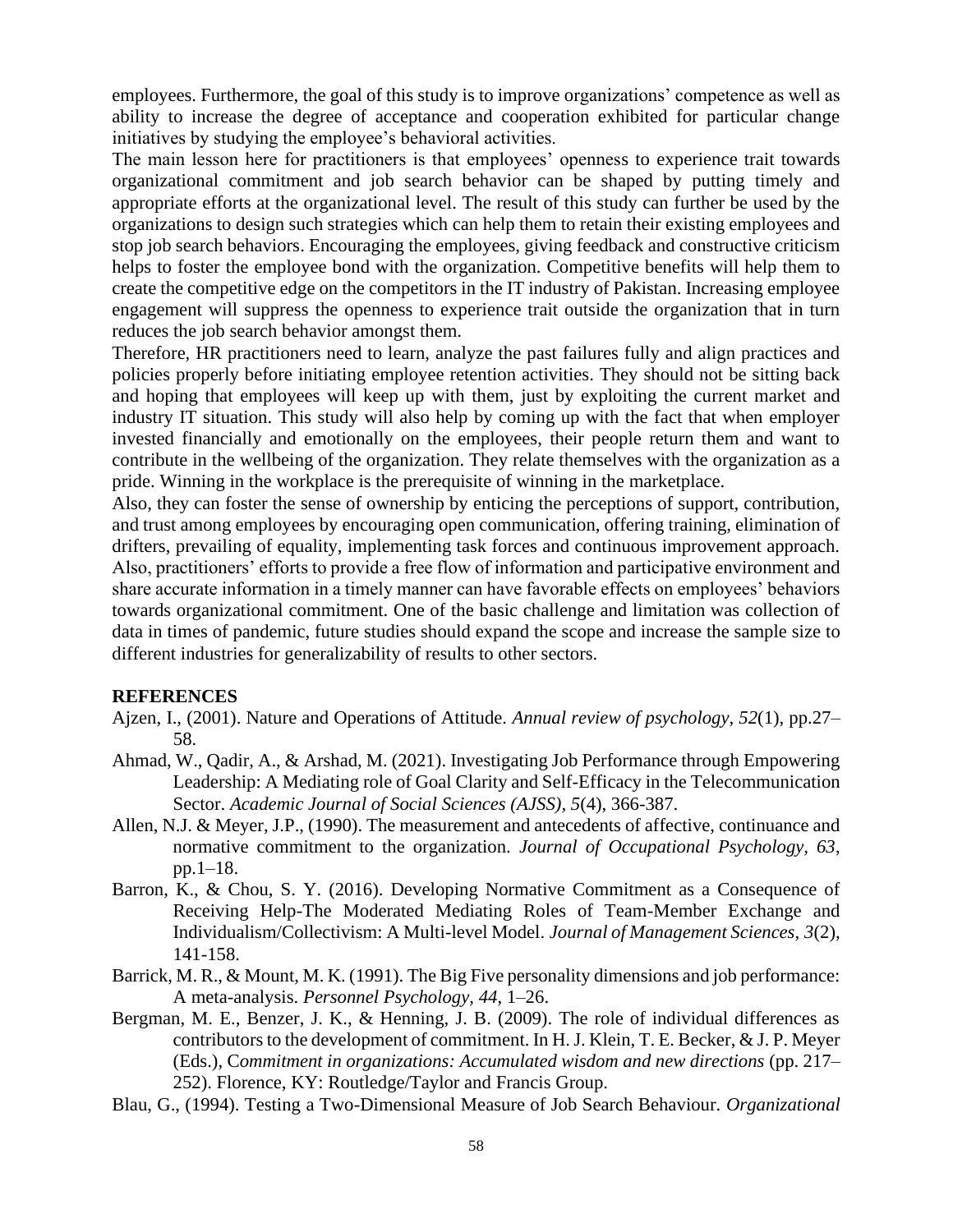*Behavior and Human Decision Processes, 59*, pp.288–312.

- Choi, D., Oh, I.-S. & Colbert, a. E., (2014). Personality traits and organizational commitment across cultures: A meta-analysis. *Academy of Management Proceedings, 2014*(1), pp.13794–13794.
- Choi, M., (2011). Employees Attitudes towards Organizational Change: A Literature Review. *Human Resource Management, 50*(4), pp.479–500.
- Côté, S., Saks, A. M., & Zikic, J. (2006). Trait affect and job search outcomes. *Journal of Vocational Behavior, 68*(2), 233-252.
- DeNeve, K.M. & Cooper, H., (1998). The happy personality: a meta-analysis of 137 personality traits and subjective well-being. *Psychological bulletin, 124*(2), pp.197–229.
- Dollinger, S. J., Leong, F. T. L., & Ulicni, S. K. (1996). On traits and values: With special reference to openness to experience. *Journal of Research in Personality, 30*(October), 23–41.
- Erdheim, J., Wang, M. & Zickar, M.J., (2006). Linking the Big Five personality constructs to organizational commitment. *Personality and Individual Differences, 41*(5), pp.959–970.
- Faul, F. et al., (2009). Statistical power analyses using G\*Power 3.1: tests for correlation and regression analyses. *Behavior research methods, 41(*4), pp.1149–60.
- Fuller, B., Jr., & Marler, L. E. (2009). Change driven by nature: A meta-analytic review of the proactive personality literature. *Journal of Vocational Behavior, 75,* 329–345.
- Hair, J.F., Hult, G.T., Ringle, C.M. & Sarstedt, M., (2014). A Primer on Partial Least Squzres Structural Equation Modeling (PLS-SEM), SAGE Publicatios, London.
- Hogan, J., & Holland, B. (2003). Using theory to evaluate personality and job-performance relations: A socioanalytic perspective. J*ournal of Applied Psychology, 88,* 100–112.
- John, O. P., & Srivastava, S., (1999). Big Five Inventory (BFI). Handbook of personality: Theory and research, 2, pp.102–138.
- Johnson, J. W., & Hezlett, S. A. (2008). Modeling the influence of personality on individuals at work: A review and research agenda. In S. Cartwright & C. L. Cooper (Eds.), The Oxford handbook of personnel psychology (pp. 59–92). New York: Oxford University Press.
- Joseph F. Hair, J. et al., (2014). Partial Least Squares Structural Equation Modeling (PLS-SEM,
- Klein, H. J., Becker, T. E., & Meyer, J. P. (2009). Commitment in organizations: accumulated wisdom and new directions. New York: Routledge/ Psychology Press
- Kumar, K. & Bakhshi, A., (2010). The five-factor Model of Personality and Organizational Commitment: Is there Any Relationship? *Humanity and Social Science Journal, 5*(1), pp.25–34.
- Malik, H., & Naseem, A. (2022). Impact of Authentic Leadership, Sustainable Leadership on Sustainable Growth with Mediating Role of Organizational Learning. A*cademic Journal of Social Sciences (AJSS), 6*(1), 48-69.
- McCrea, R. & John, O.P., (1992). An introduction to the five-factor model and its applications. *Journal of personality, 60*(2), pp.175–215.
- Meyer, J. P. (2009). Commitment in a changing world of work. In H. J. Klein, T. E. Becker,&J. P.Meyer (Eds.), Commitment in organizations: Accumulated wisdom and new directions (pp. 217– 252). Florence, KY: Routledge/Taylor and Francis Group
- Meyer, J.P. & Parfyonova, N.M., (2010). Normative commitment in the workplace: A theoretical analysis and re-conceptualization. *Human Resource Management Review, 20*(4), pp.283– 294.
- Meyer, J. P., Stanley, L. J., & Parfyonova, N. M. (2012). Employee commitment in context: The nature and implication of commitment profiles. *Journal of Vocational Behavior, 80,* 1–16.
- Meyer, J. P., Stanley, D. J., Herscovitch, L., & Topolnytsky, L. (2002). Affective, Continuance, and Normative Commitment to the Organization: A Meta-analysis of Antecedents,